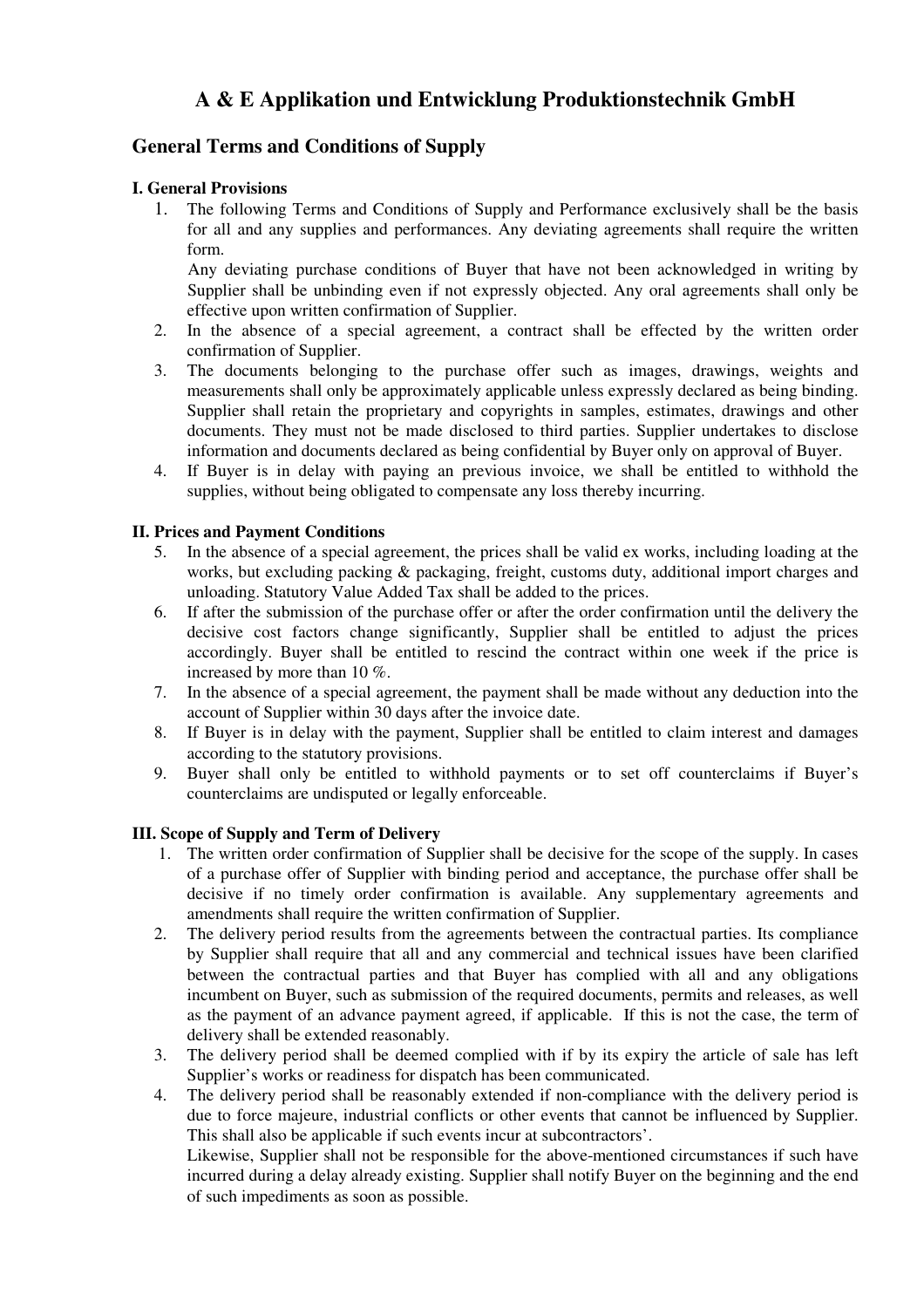- 5. If due to any delay incurred by fault of Supplier a loss has incurred for Buyer, Buyer shall be entitled to claim compensation for the delay. It shall amount to 0.5 % for each full week of delay, but maximum 5 % of the value of that part of the total supply that cannot be used in time or not at all in the way in which it was stipulated in the contract. If Buyer, by considering the statutory exceptional cases, allows Supplier who is in delay a reasonable period to perform and such period is not complied with, then Buyer shall be entitled to rescind the contract in the scope of the statutory provisions. Any losses beyond this shall only be compensated in the cases of Section VII.2.
- 6. If the dispatch or the acceptance respectively of the article of sale is delayed for reasons Buyer is responsible for, then Buyer shall be charged with the cost incurred by the delay, starting one month after the notification of readiness for dispatch or readiness for acceptance respectively. Supplier, however, upon fixing and fruitless expiry of a reasonable period, shall be entitled to dispose of the article of sale in any other way and to effect the delivery to Buyer after expiry of a

reasonably extended period. The compliance with the supply and performance obligations by Supplier shall require the timely and due compliance with the contractual obligations by Buyer.

# **IV. Transfer of Risk , Acceptance**

1. The risk shall pass to Buyer on dispatching the article of sale at the latest, in fact even if partial deliveries are made or Supplier has also taken charge of other performances, e.g. cost of dispatch or delivery and installation. To the extent to which acceptance has to be done, the acceptance shall be decisive for the transfer of risk. Acceptance shall be done without delay on the date of acceptance, in the alternative upon notification by Supplier on the readiness for acceptance. Buyer shall not be entitled to refuse acceptance if there is a defect that is not significant.

 On request and expense of Buyer, Supplier shall take out insurance cover against theft, breakage, transport, fire and water damage as well as any other insurable risks.

- 2. If the dispatch or the acceptance is delayed or omitted due to circumstances Supplier is not responsible for, the risk shall pass to Buyer on the date of the notification of readiness for dispatch or readiness for acceptance. Supplier, on request and expense of Buyer, undertakes to take out such insurance cover that Buyer requests.
- 3. All and any articles delivered shall be received by Buyer even if there are insignificant defects, without prejudicing the rights resulting from Section VI.
- 4. Partial deliveries shall be allowed if reasonable for Buyer.

#### **V. Retention of Title**

- 1. Supplier retains the title in the article of sale until having received all and any payments as required by the supply contract.
- 2. Supplier shall be entitled to take out insurance cover for the article of sale, with cost to be borne by Buyer, against theft, breakage, fire, water and other damage unless Buyer has proven that Buyer has taken out such insurance cover.
- 3. Buyer shall not dispose of, pledge or assign the article of sale. Buyer shall inform Supplier immediately on any levies of attachment or other acts of disposal by third parties.
- 4. With any behaviour of Buyer contrary to contract, notably payment delay, Supplier shall be entitled to withdraw the article of sale after warning, and Buyer shall be obligated to release it. Claiming the retention of title and levying attachment on the article of sale by Supplier shall not be deemed a rescission of the contract.

 The application to initiate insolvency proceedings at Buyer's shall entitle Supplier to rescind the contract and to claim immediate return of the article of sale.

#### **VI. Warranty**

For defects and defects of title in the article of sale, including the lack of expressly warranted features, Supplier shall pay as follows, by excluding any further claims, subject to Section VII:

#### Defects

1. All and any parts or performances resulting to be defective during the period of prescription caused by a circumstance that dates before the transfer of risk shall be reworked or replaced free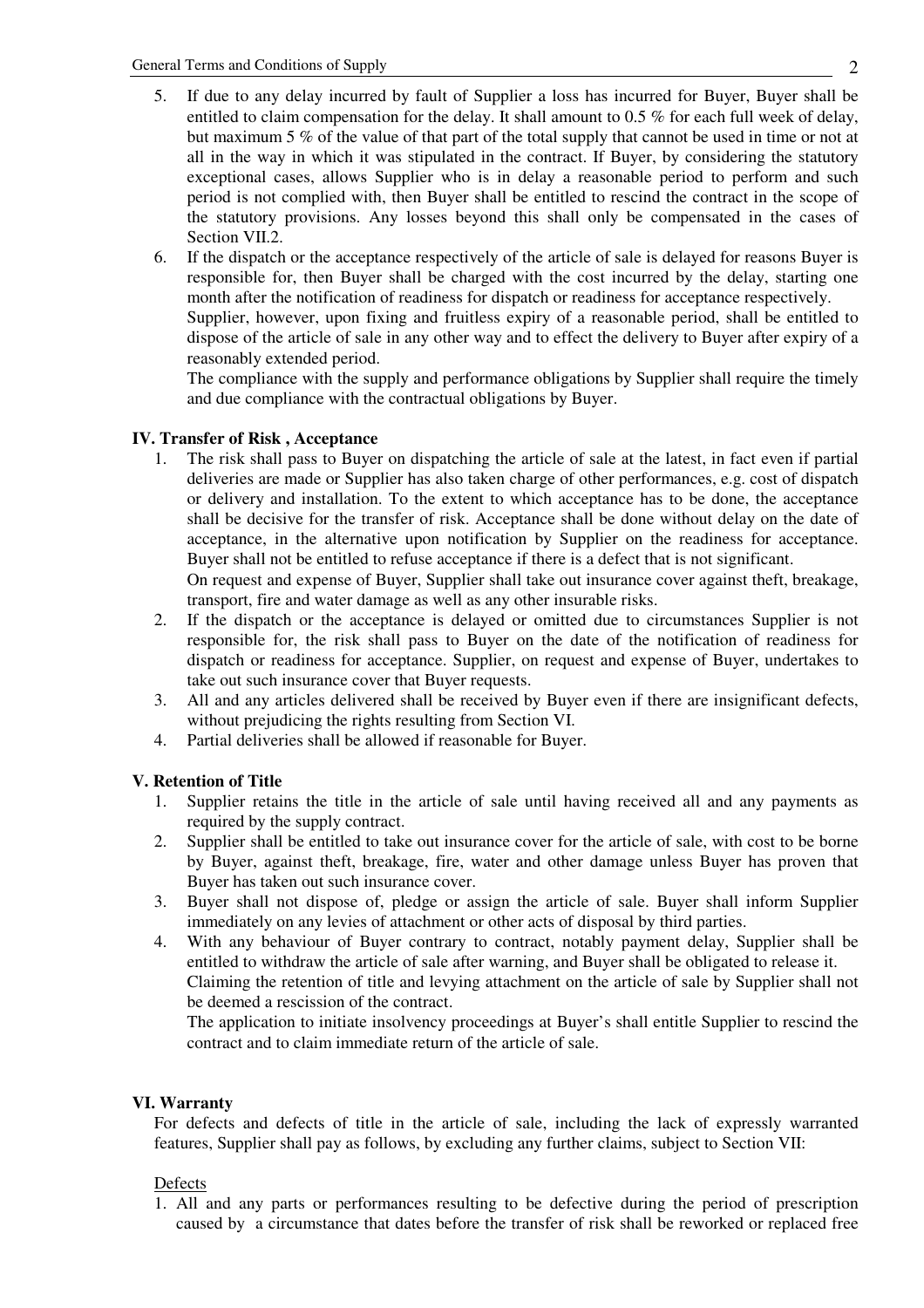of charge, at the option of Supplier. Supplier shall be notified in writing about such defects within 8 days from getting knowledge. Replaced parts shall become the property of Supplier.

- 2. No warranty shall be accepted for loss incurred due to the following reasons:
- Improper use, defective assembly or commissioning by Buyer or third parties, natural war & tear, faulty or negligent use, improper servicing, unsuitable operating resources, replacement materials, defective construction work, unsuitable building ground, chemical, electrical and chemical or electrical influences unless caused by Supplier.
- 3. Buyer, on agreement with Supplier, shall grant Supplier the time and opportunity required to perform the rework or replacement that seem to be necessary, with Supplier otherwise being exempt from the liability for consequences resulting therefrom. Only in urgent cases of putting the operational safety at risk and to avoid unreasonably high damage, with Supplier to be notified immediately, shall Buyer be entitled to remove the defect or have the defect removed by third parties and claim compensation of the required expenditure from Supplier.
- 4. From the cost incurring by the rework or replacement respectively, Supplier, if the claim results to be justified, shall bear the cost of the replacement part, including dispatch and reasonable cost of de-installation and installation and, the cost of possibly necessary assemblers and aides if it can be fairly claimed depending on the individual case. Any other cost to be borne by Buyer.
- 5. Buyer, in the scope of the statutory provisions, shall be entitled to rescind the contract by considering the statutory exceptional cases if Supplier has omitted to act within a reasonable additional period fixed for the rework or replacement due to a defect. If the defect is insignificant, Buyer shall only be entitled to reduce the contractual price. In any other cases, the right to reduce the contractual price shall be excluded.
- 6. Warranty of Supplier for consequences shall be excluded if Buyer or any third party does the rework improperly. The same shall be applicable to modifications of the article of sale made without the Supplier's prior approval.
- 7. The warranty period, if not otherwise agreed, shall be the statutory period of 24 months.
- 8. The warranty claims shall only be due to the direct buyer and cannot be assigned.

#### Defects of title

8. If the use of the article of sale causes violation of domestic industrial property rights or copyrights, Supplier, on Supplier's expense, shall procure for Buyer the right to use or to modify the article of sale, in a way that is reasonable for Buyer so that the violation of protective rights does not exist any longer.

 If this is not possible at economically reasonable conditions or within a suitable period, Buyer shall be entitled to rescind the contract. Under the mentioned prerequisites, Supplier shall also be entitled to rescind the contract.

9. The obligations of Supplier mentioned at Section VI.7 shall be final subject to Section VII.2 for the case of a violation of protective rights or copyrights.

They only exist if

- Buyer notifies Supplier immediately on any claimed violations of protective rights or copyrights;
- Buyer supports Supplier in a reasonable scope at defending claims raised or enables Supplier to modify in accordance with Section VI. 7 respectively;
- Any actions in defense including extrajudicial settlements are reserved to Supplier;
- The defect of title is not based on Buyer's instructions;
- The violation was not caused by Buyer modifying the article of sale without authority to do so or used it in a way contrary to contract.

# **VII. Liability**

- 1. If the article of sale, by fault of Supplier, as a consequence of omitted or faulty accomplishment of proposals and consultations made before or after the conclusion of the contract or by violating other contractual additional agreements, cannot be used as provided in the contract, then the provisions of Sections VI and VII.2 shall be applicable accordingly, by excluding any other claims of Buyer.
- 2. Supplier, irrespective of which cause in law, shall only be liable for damage incurred to other than the article of sale at
	- Intent;